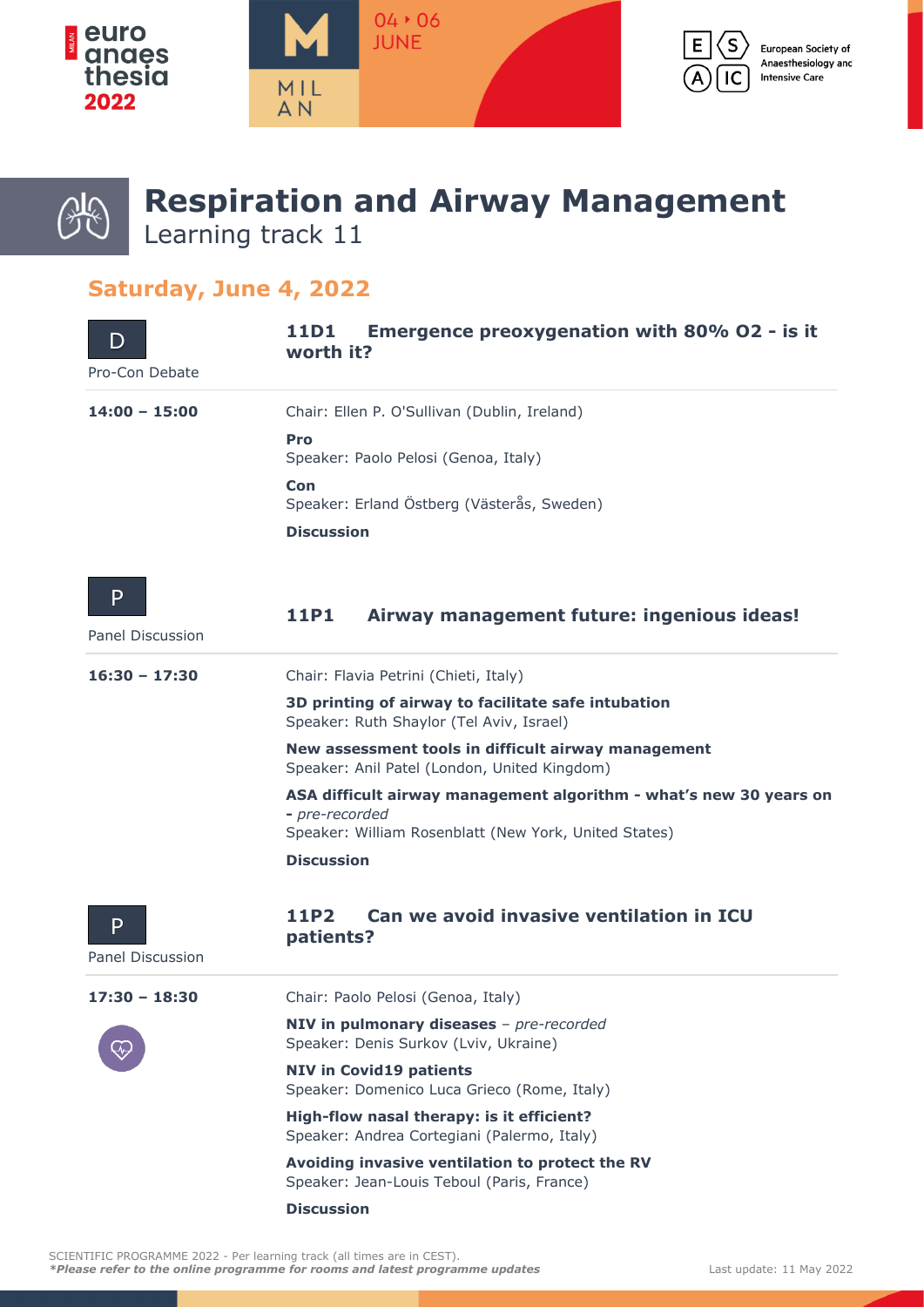



European Society of Anaesthesiology and **Intensive Care** 

#### **Sunday, June 5, 2022**

| Pro-Con Debate  | Airway research and teaching should be<br>11D2<br>manikin-based. Pro-con                    |
|-----------------|---------------------------------------------------------------------------------------------|
| $14:00 - 15:00$ | Chair: Tom van Zundert (Aalst, Belgium)                                                     |
|                 | <b>Pro: Manikin-based airway research</b><br>Speaker: Daniela Godoroja (Bucharest, Romania) |
|                 | <b>Con: Patient-based airway research</b><br>Speaker: Sheila Nainan Myatra (Mumbai, India)  |
|                 | <b>Discussion</b>                                                                           |

## **Monday, June 6, 2022**

| AE<br>Ask-the-Expert | How to recruit the lungs?<br>11AE1                                              |
|----------------------|---------------------------------------------------------------------------------|
| $08:30 - 09:15$      | Chair: Yael Lichter (Tel Aviv, Israel)                                          |
|                      | How to recruit the lungs?<br>Speaker: Marcus Schultz (Amsterdam, Netherlands)   |
| Lightning Talk       | <b>11LT1</b><br>Tips and tricks in paediatric airway management                 |
| $09:30 - 10:30$      | Chair: Maren Kleine-Brueggeney (London, United Kingdom)                         |
|                      | <b>Blades</b><br>Speaker: Dusica Simic (Belgrade, Serbia)                       |
|                      | Cuffed or uncuffed<br>Speaker: Maren Kleine-Brueggeney (London, United Kingdom) |
|                      | Type of videolaryngoscope<br>Speaker: Alexander Fuchs (Bern, Switzerland)       |
|                      | Type of supraglottic airway devices<br>Speaker: Nabil Shallik (Doha, Qatar)     |
|                      | Awake or asleep<br>Speaker: Morten Bøttger (Copenhagen, Denmark)                |
|                      | <b>Discussion</b>                                                               |